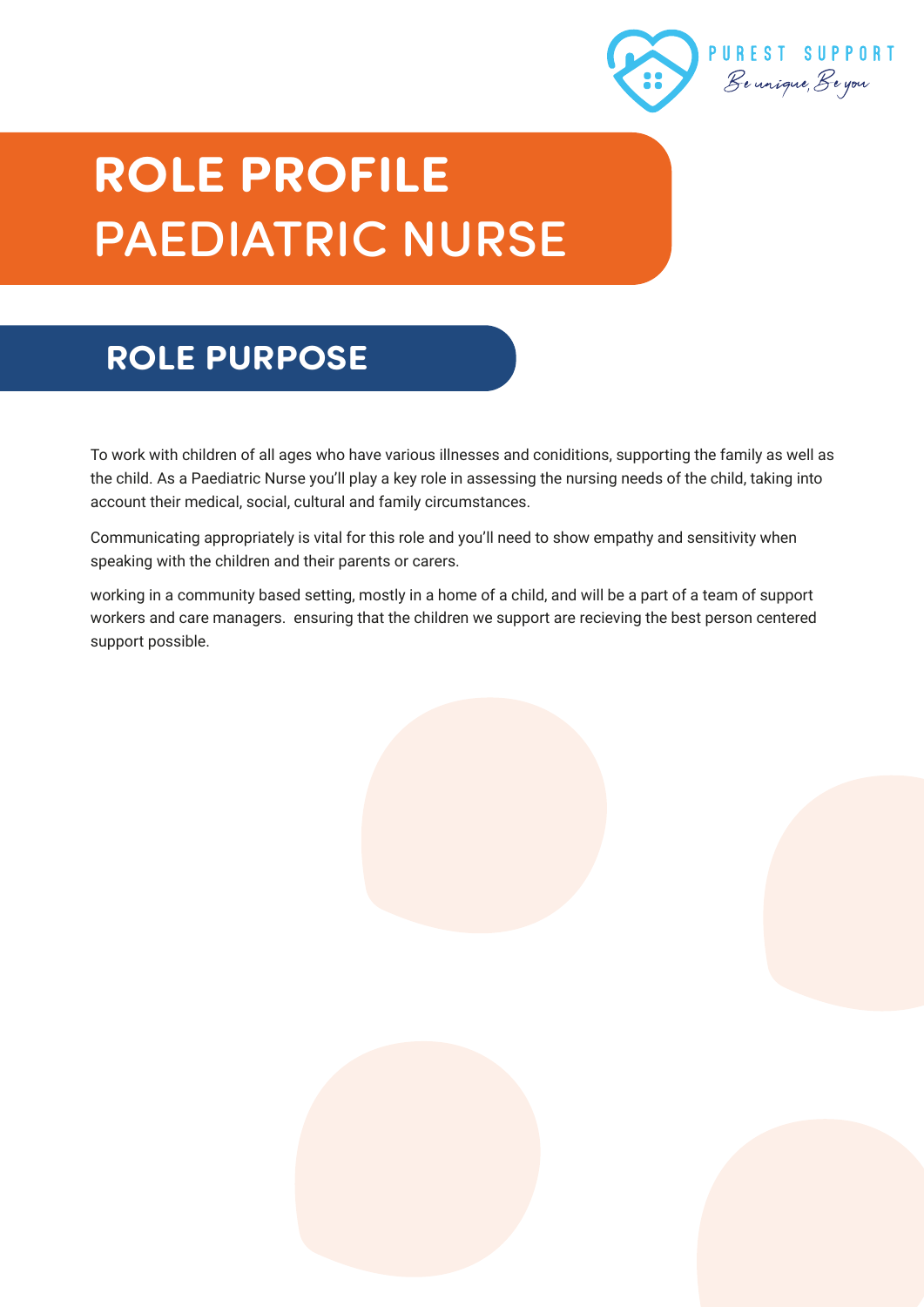### **SERVICE DELIVERY**

#### **Accountabilities**

Employees will need to be flexible and adaptable with their approach and put the individuals that we support at the heart of everything we do. Following Policies, procedures and legislation. Employees are expected to work to a high standard at all times to ensure that the individuals who use our services are supported to a high standard. Paediatric responsibilities could include the following and more depending on service needs.

- Assess and oversee Children's health needs and develop person centered support planning, for all staff to follow.
- **:** Record findings, symptoms and observation
- **:** Provide Support and Care to Children and their families
- :: Administer medication
- **:** Take and record vitals where appropriate
- Assess home situations to determine that children get the best out of their environment
- **:** Plan and provide a meal program per childrens health and nutritional needs.
- Assist children with daily care such as grooming, bathing and toileting.
- **:** Provide information for medical appointments with GPs, Paediatricians etc.
- Ensure that support provided is producing the expected results and alter procedures when the requirement occurs
- **:** Working as a nursing advocate to safeguard children and their families
- **:** Attend Team meetings, multidisciplinary meetings with other professionals and with the children's school.
- $\mathbf{ii}$ Responding quickly to emergencies.
- : Offering support/guidance and training to support staff

#### **Measures of Success**

- Positive feedback from the individuals we support, during reviews, surveys etc, Individuals enjoying their support and feeling listened to.
- Professionals/family carers/partners feedback and engagement

#### **Knowledge**

- :: Confidentiality
- **::** Communication Standards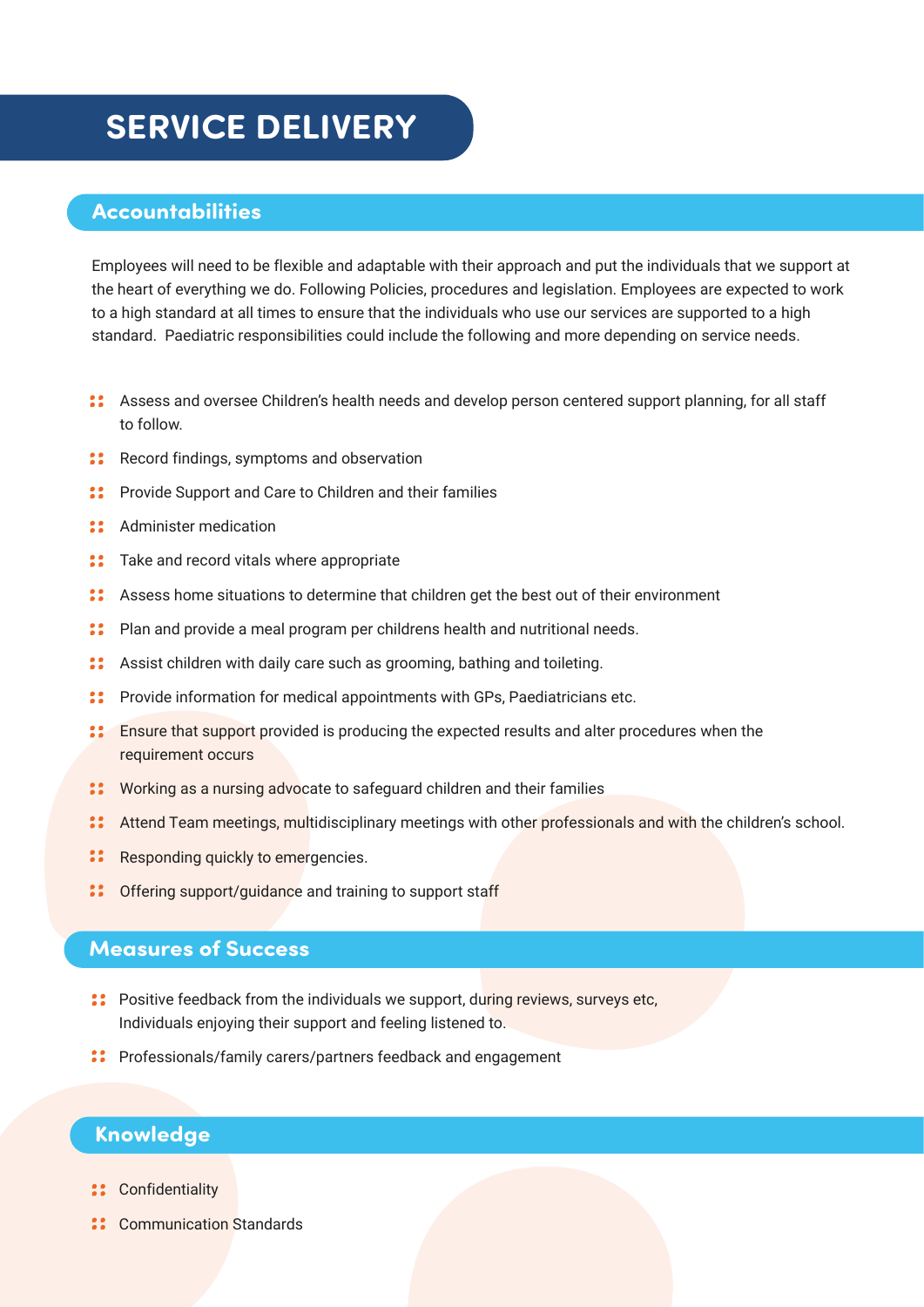# **COMMUNICATING EFFECTIVELY**

### **Accountabilities**

All employees will be required to communicate with the individuals we support effectively, they will need to spend time building relationships with the individuals we support to effectively learn their communication styles and enable them to get the most out of their support. All written records will need to be completed legibly and to high standard in a professional manner. All employees may at times be expected tomcommunicate with partners, family carers and other professionals and must do so in a professional manner which promotes effective working relationships

#### **Measures of Success**

- **:** Positive feedback from the individuals we support, during reviews, surveys etc, Individuals enjoying their support and feeling listened to.
- Professionals/family carers/partners feedback and engagement

#### **Knowledge**

- :: Confidentiality
- **::** Communication Standards

# **PARTNERSHIP WORKING**

#### **Accountabilities**

Employees will at times be expected to work with Purest Support partners, to ensure the best possible outcomes for the individuals that we support. It is important that when working with partners that all employees do this respectfully, openly and positively. Partnership working is encouraged throughout Purest Support LTD and all employees are expected to adopt this approach

#### **Measures of Success**

- :: Evidence of partnership working
- The Individuals we support feedback, reviews and surveys, individuals enjoying their support.
- **:** Partners feedback and engagement

#### **Knowledge**

- :: Confidentiality
- **:** Communication Standards